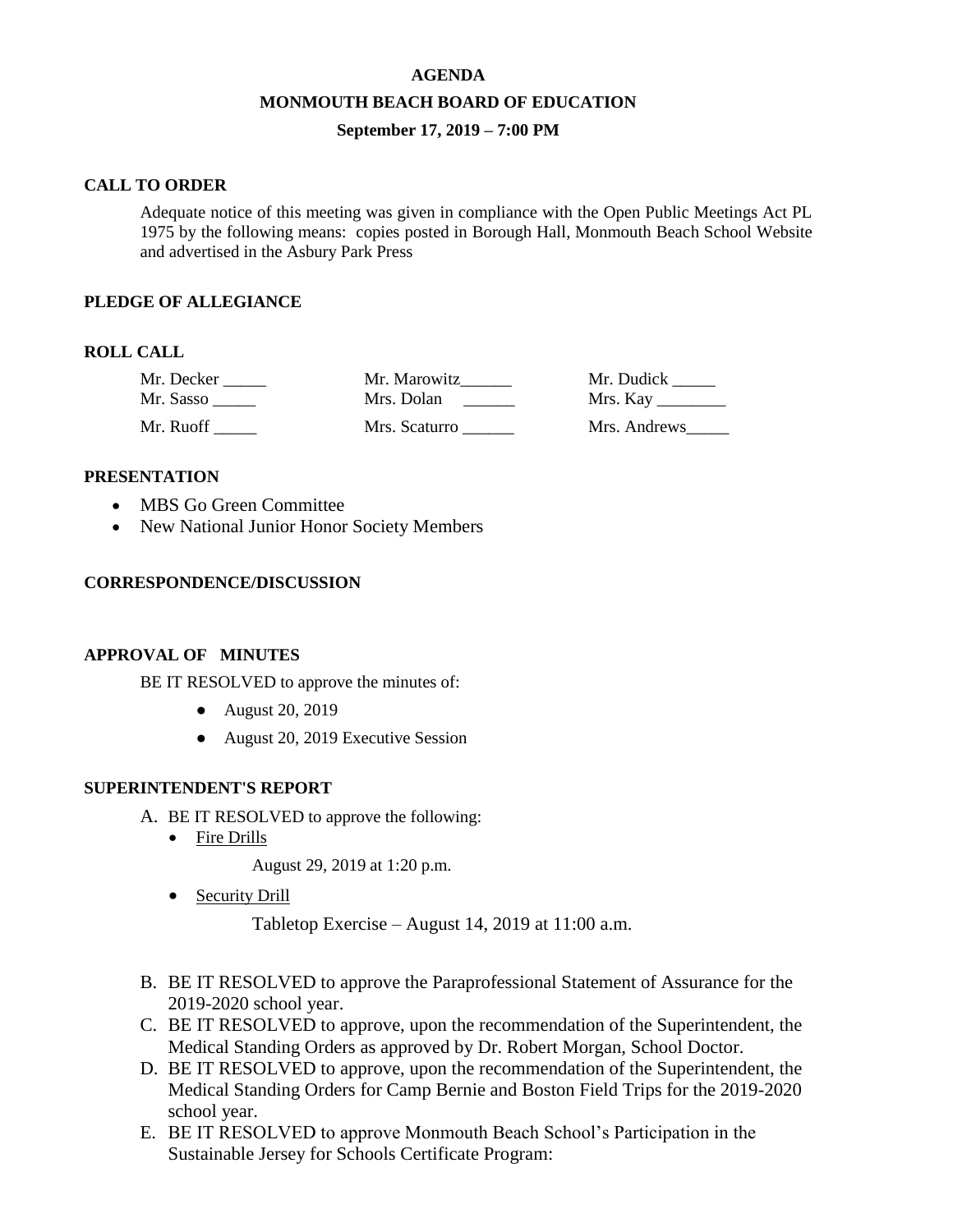## **Participation in the Sustainable Jersey for Schools Certification Program**

**Whereas**—The Monmouth Beach Board of Education seeks to participate in Sustainable Jersey for Schools to focus attention and efforts on matters of sustainability and pursue initiatives that will lead to Sustainable Jersey for Schools Certification.

**Whereas**—The Monmouth Beach Board of Education and District Superintendent seek to support and work with school staff and administrators, students, and parents to ensure a safe and healthy environment for students by encouraging our school community to implement sustainable, energy-smart, eco-friendly, and cost-effective solutions.

**Whereas**—Extensive opportunities exist to teach students about ecological, economic and social sustainability, environmental health, and nutrition; to integrate sustainability education into classroom learning; and to support students in becoming leaders in making their schools healthier and more sustainable places.

**Whereas**—Many options and choices exist for schools to use resources more efficiently; to reduce, reuse, and recycle; to follow Green Building Standards for construction and major renovations; to form school partnerships; to eliminate toxic chemicals; to purchase (or produce) clean energy; and to purchase recycled paper, energy-efficient equipment and other green products to protect our global environment.

**Whereas**—Sustainability means using resources wisely, saving money, and reducing our impact on the environment, all of which will ensure the future health, safety, and prosperity of our children.

**Whereas**—The Monmouth Beach Board of Education commits to the formation of at least one Sustainability Leadership Team (also referred to as "Green Team"), based on the guidance of Sustainable Jersey for Schools*.* (See the "Create A Green Team" action. Your district "Green Team" can be designated from a pre-existing group within the district if desired.).

**Whereas**—Green Team members help schools adopt policies and practices addressing areas such as sustainability education and professional training, green purchasing, waste reduction, indoor air quality, energy-saving initiatives, and community partnerships.

**Whereas**—The Monmouth Beach Board of Education will encourage Green Teams at all district schools by providing networking and educational opportunities.

**Therefore, it is resolved** that the Monmouth Beach Board of Education agrees to participate in Sustainable Jersey for Schools, and it is the board's intention to pursue certification for schools in the district.

**We hereby appoint Doreen Silakowski** to be the district's liaison to Sustainable Jersey for Schools.

**We do hereby recognize Monmouth Beach** Public School (Monmouth Beach Elementary School) as the agent(s) to carry out our commitment to building a sustainable school district through the implementation of Sustainable Jersey for Schools actions.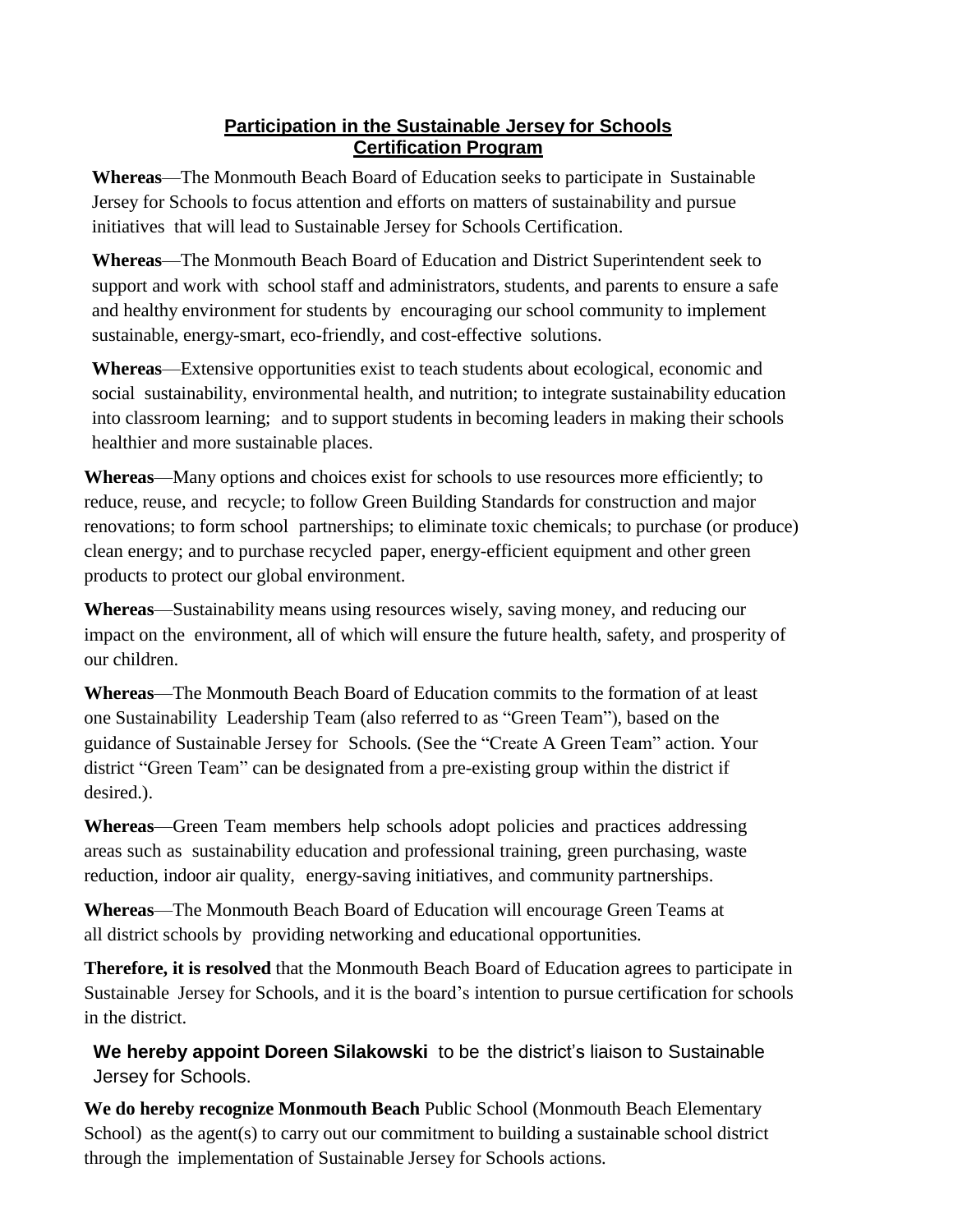**We agree to** complete district actions and to support the district's schools in completing their actions.

#### **PUBLIC DISCUSSION**

In compliance with Open Public Meetings Act PL 1975, Chapter 10:4-12 subsection b, - A public body may exclude the public only from that portion of a meeting at which the public body discusses any matter involving the employment, appointment, termination of employment, terms and conditions of employment evaluation of the performance of promotion or discipline of any specific prospective public officer or employees or current public offer or employee employed or appointed by the public body, unless all the individual employees or appointees whose rights could be adversely affected request in writing that such matter or matters be discussed at a public meeting. As per Board Bylaws, 0167, public participation in Board Meetings, such remarks are to be limited to five minutes duration. The Board of Education, though affording the opportunity for members of the public to comment will not engage and/or make remarks concerning matters of student confidentiality and/or matters of personnel wherein employees of the District have not been given notice of the Board's intent to discuss their terms and conditions of employment. Members of the public are reminded that though they are afforded the opportunity to address the Board, they are not given license to violate the laws of slander. Comments made by members of the public that are not in keeping with the orderly conduct of a public meeting will be asked to yield the floor and if they fail to do so may be subject to charges under New Jersey statues associated with disruption of a public meeting.

#### **FINANCE**

#### Chair: Karen Dolan

Leo Decker, Ken Marowitz, Vincent Sasso

- A. BE IT RESOLVED to approve the following financial report
	- September Bill List in the amount of \$180,030.61.
	- Payroll Gross total for August 2019 in the amount of \$100,463.03.
	- Report of Board Secretary July, 2019 Draft Report
		- Fund 10 \$ Will be available Tuesday Fund 20 - \$ Will be available Tuesday
		- Fund 40 \$ Will be available Tuesday
	- Monthly transfer report for July 2019.
	- Pursuant to NJAC 6:120-2.13(d), I certify as of July 30 no budgetary line item account has been over expended in violation of NJAC 6:20-22.13 (ad). I hereby certify that all of the above information is correct.
	- Board Certification:

Pursuant to NJAC 6:20-2.3 (e), we certify that as of July 2019, after review of the Secretary's Monthly Report and upon consultation with the appropriate district officials, that to the best of our knowledge, no major account or fund has been over expended in violation of NJAC 6A:23A-22.13(b) and that sufficient funds are available to meet the district's financial obligations for the remainder of the fiscal year.

#### B. BE IT RESOLVED to approve the following fundraising activities for the 2019-2020 school year:

- Dues
- Snack Shack
- Pizza Days
- Jersey Mike Days
- Pretzel Days
- Pancake Breakfast
- Pasta Dinner
- Band Sales
- Bake Sales
- Bagel Days
- Pasta Days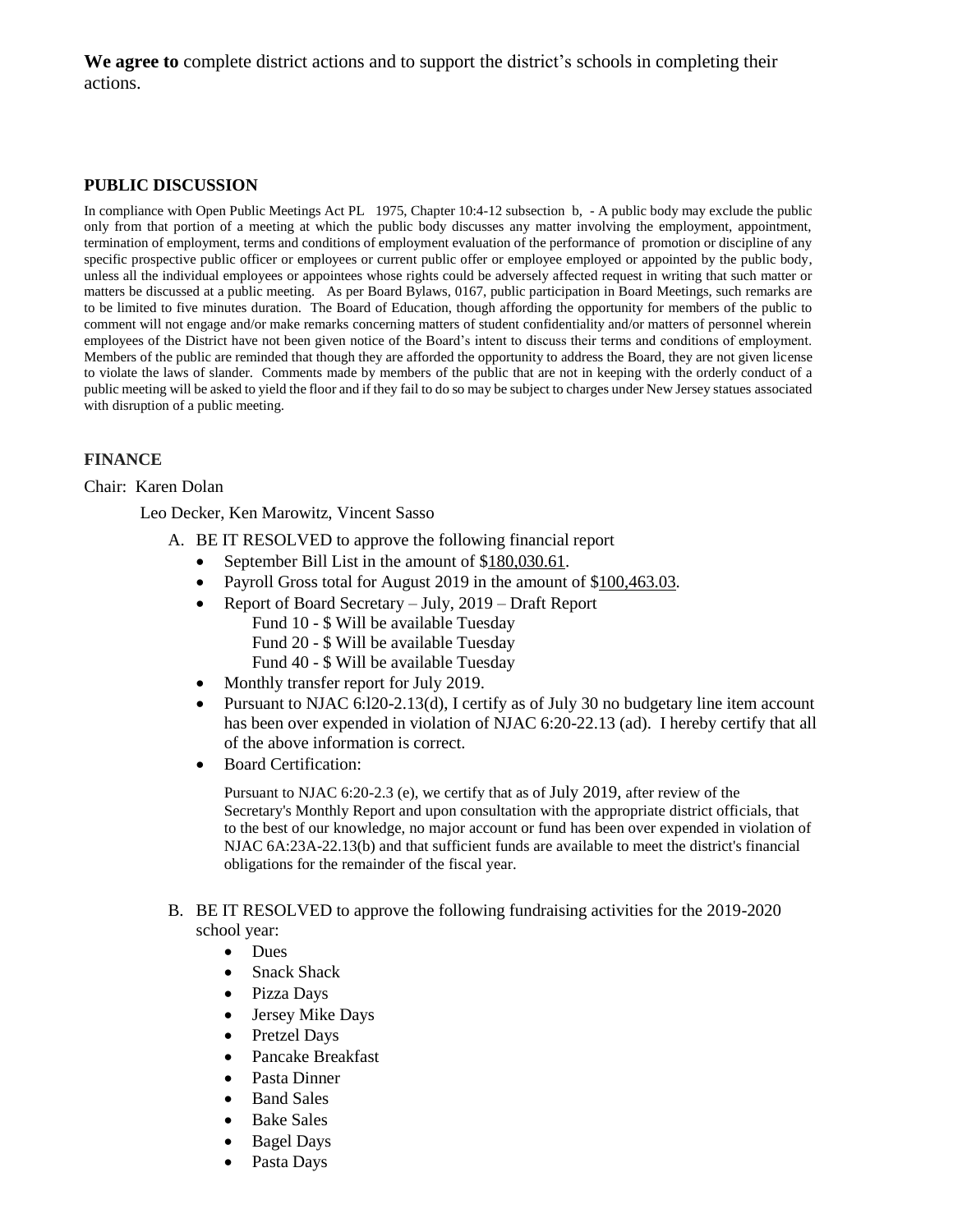- **C.** BE IT RESOLVED to approve Joshua DeSantis' membership in the Monmouth University School of Education – Special Services Professional Development and BCBA sessions at an annual fee of \$300.00.
- D. BE IT RESOLVED to approve tuition reimbursement for Susan Gillick in the amount of \$1,200.00 per the MBTA contract for Monmouth University coursework (Pharmacology) pending successful completion of the coursework for the Fall 2019 semester.

## **PERSONNEL**

Chair: Barbara Kay

Kelly Scaturro, Chris Dudick, Melanie Andrews

- A. BE IT RESOLVED to approve the following substitutes for the 2019-2020 School Year: Deborah Doppelt.
- B. BE IT RESOLVED to retroactively approve payment to Denise Sullivan for 10 additional hours of Guidance curriculum writing at \$53.00/hr.
- C. BE IT RESOLVED to approve payment to Denise Sullivan for 6 hours for pre meetings, summer Board meetings, and post Board meetings through August 31, 2019 at a rate of \$53.00/hr.
- D. BE IT RESOLVED to approve Amanda Owens salary of \$59,830 to reflect Step 5, MA. Effective payroll of October 15, 2019.

#### **CURRICULUM AND INSTRUCTION**

Chair: Kelly Scaturro Melanie Andrews, Chris Dudick, Barbara Kay

- A. BE IT RESOLVED to approve the following workshops:
	- Jessica Clark to attend Engage & Motivate: Practical Activities for the Secondary Math Classroom grades  $7 - 12$  on October 29, 2019 through our membership in the Brookdale Education Network.
	- Jessica Clark to attend Interactive Technology to Support Math Learning on December 3, 2019 from through our membership in the Regional Professional Development Academy.
	- Dorothy Mahoney, Doreen Silakowski, and Jason Vastano to attend the NJ Science Teacher Convention on October 22, 2019 at a cost of \$180.00 per person.
	- Dorothy Mahoney, Doreen Silakowski, and Jason Vastano to attend the Alliance for NJ Environmental Education on September 27, 2019 at a cost of \$65.00 per person.
	- Erin Deininger and Alexandria Maxcy to attend Technology "From Posterboard to Digitial Story" on November 21, 2019 through our membership in the Brookdale Education Network.
	- Lori Gallo to attend Plugging the Phonological Struggling Readers on March 25, 2020 through our membership in the Brookdale Education Network.
	- Lori Gallo to attend Literacy Symposium workshop at Monmouth University on October 18, 2019 at a cost of \$90.00.
	- Amanda Owens, Jessica Clark, and Dorothy Mahoney to attend Mathematical Cyclical Review at Shore Regional High School on October 1, 2019, October 2, 2019, November 18, 2019, December 2, 2019, December 4, 2019, December 19, 2019, March 31, 2020, and April 2, 2019 at no cost.
	- Emily Rossi to attend the NJMEA State Music Education Convention on February 20, 2020, February 21, 2020, and February 22, 2020 at a cost of \$170.00.
	- Dina LoPiccolo and Linda Stafford to attend Google Applied Digital Skills workshop on September 25, 2019 at no cost.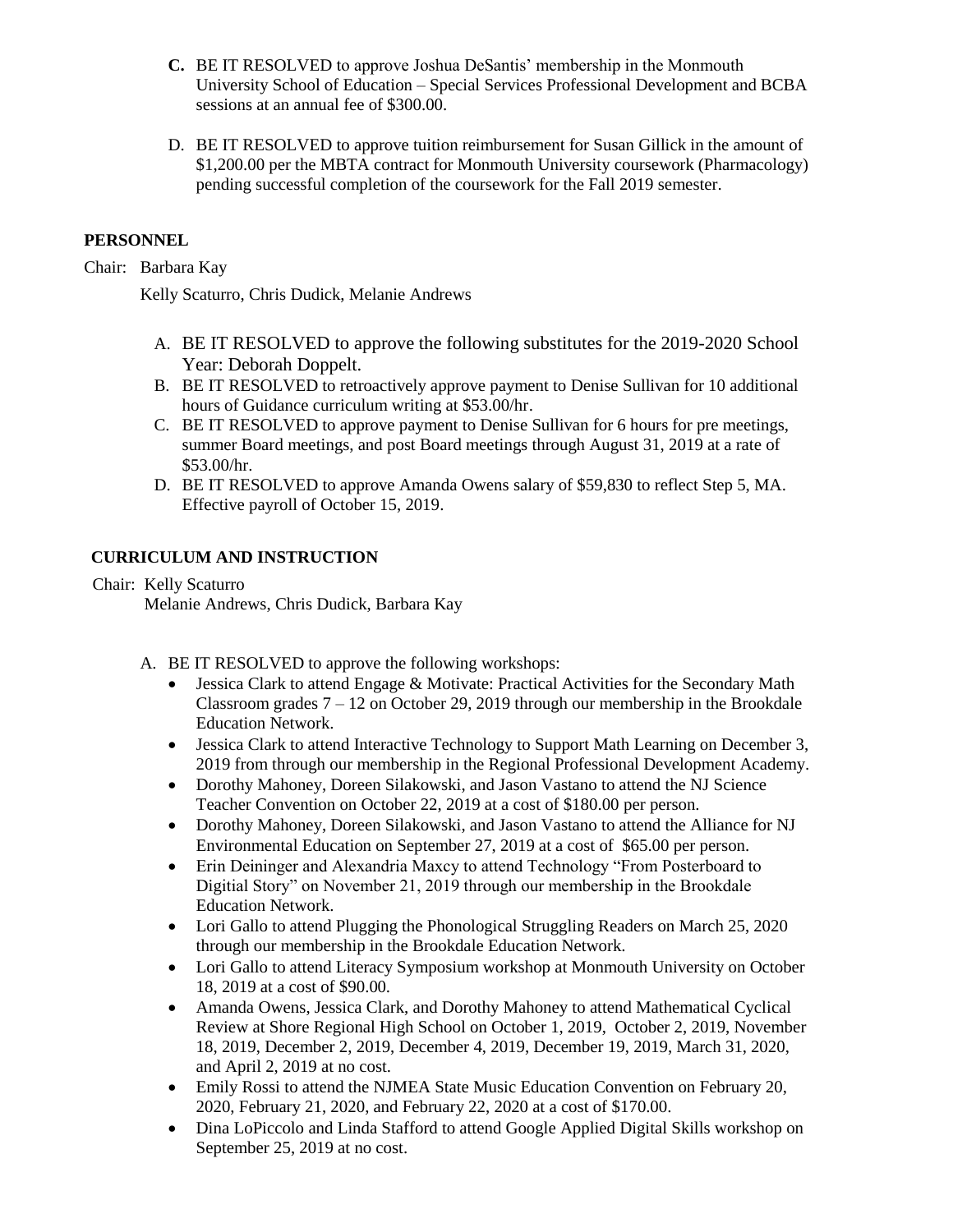- Dina LoPiccolo to attend G & T Consortium Meeting on September 27, 2019, December 13, 2019, and June 12, 2020 at no cost.
- $\bullet$  Dina LoPiccolo to attend Shore Regional's Technology and G &T curriculum meetings on October 7, 2019 and October 8, 2019 at no cost.
- Denise Sullivan to attend the McKinney Vento workshop through the Monmouth County Library on September 26, 2019 at no cost.
- Alison McMahon and Nicole DePalma to attend Fundations Level 2 curriculum workshop on December 16, 2020 at a cost of \$350.00 per person.
- Joyce Kalinoski to attend Spanish Cyclical Review at Shore Regional High School on October 3, 2019 and October 4, 2019 at no cost.
- Brianne Mitchell to attend AENJ Convention in Long Branch on October 7, 2019 at a cost of \$175.00.
- Alison McMahon to attend Number Sense, Fluency and Operations in the K-5 Classroom on March 4, 2020 at no cost through our membership in the Brookdale Education Network.

## **BUILDING AND GROUNDS**

## Chair: Leo Decker

Ken Marowitz, Karen Dolan, Vincent Sasso

- A. BE IT RESOLVED to approve the following Building Use Applications:
	- MBS/8<sup>th</sup> Grade Advisors to hold the staff vs  $8<sup>th</sup>$  grade basketball team game on March 6, 2020 from 3:00 p.m. – 6:00 p.m. in the gym as a fundraiser for the Boston Trip.
	- MBS/8<sup>th</sup> Grade Advisors to hold the MBPD vs  $8<sup>th</sup>$  grade basketball game on October 10, 2019 from 7:00 p.m. – 9:30 p.m. in the gym as a fundraiser for the Boston Trip.
	- Retroactively approve MB PTO to hold Play auditions/practices on 9/9/2019, Tuesdays, Wednesdays, and Thursdays in September and Mondays, Tuesdays, Wednesdays, and Thursday in October beginning on 9/10/2019 through November 15, 2019 from 3:00 p.m. – 6:00 p.m. on the stage, music room, and gym.
	- MB PTO to hold play rehearsals for Tech Week on 10/26/2019 and 11/2/2019 from 10:00 a.m. – 5:00 p.m., 11/11/2019-11/14/2019 from 3:00 p.m. – 9:00 p.m. Final Performances will take place on 11/15/2019 from 3:00 p.m. – 10:00 p.m. and 11/16/2019 from 10:00 a.m. – 8:00 p.m. in the gym, stage, and music room. Proceeds will fund next year's show.
	- MB Recreation to have use of the gym for the following sports at a cost of \$25 per person Knight Basketball, 9/16-12/20/19, Monday, Wednesday, Friday 6:00 p.m. – 9:00 p.m. and Tuesdays 6:00 p.m. – 8:00 p.m.

Knights Basketball  $01/2020 - 2/2020$  on Monday, Wednesday, Friday 6:00 p.m.  $-9:00$ p.m. and Thursdays 7:30 p.m. – 9:00 p.m.

Micro Basketball  $1/9/2020 - 2/20/2020$  for Grades K and 1 on Thursdays 6:30 p.m. – 7:30 p.m.

MB Rec Basketball 1/2019 – 3/2019 on Saturdays from 8:00 a.m. – 4:30 p.m. Tracy Miller Rec 1/2019 -3/2019 for grades 1 through 5 on Tuesdays from 6:30 p.m. – 7:30 p.m.

Adult Basketball 10/21/2019 – 6/02/2020 on Tuesdays from 8:00 p.m. – 10:00 p.m. Adult Pickle Ball 1/2019 – 3/2019 on Thursdays from 7:30 p.m. – 9:30 p.m.

- Retroactively approve Shore Youth Football and Cheer use of the gym for pictures on September 12, 2019 from 5:00 p.m. – 8:00 p.m.
- PTO to hold Kidz Art classes for  $K 5$  students in the new All Purpose Room on 10/7, 10/21, 10/28, 11/4, 11/11, 11/18, 12/2, and 12/9 at a cost of \$125.00 per student.
- Girls Scouts to hold meetings on Wednesdays for the 2019-2020 school year in the new all purpose room from  $2:45$  p.m.  $-4:00$  p.m.